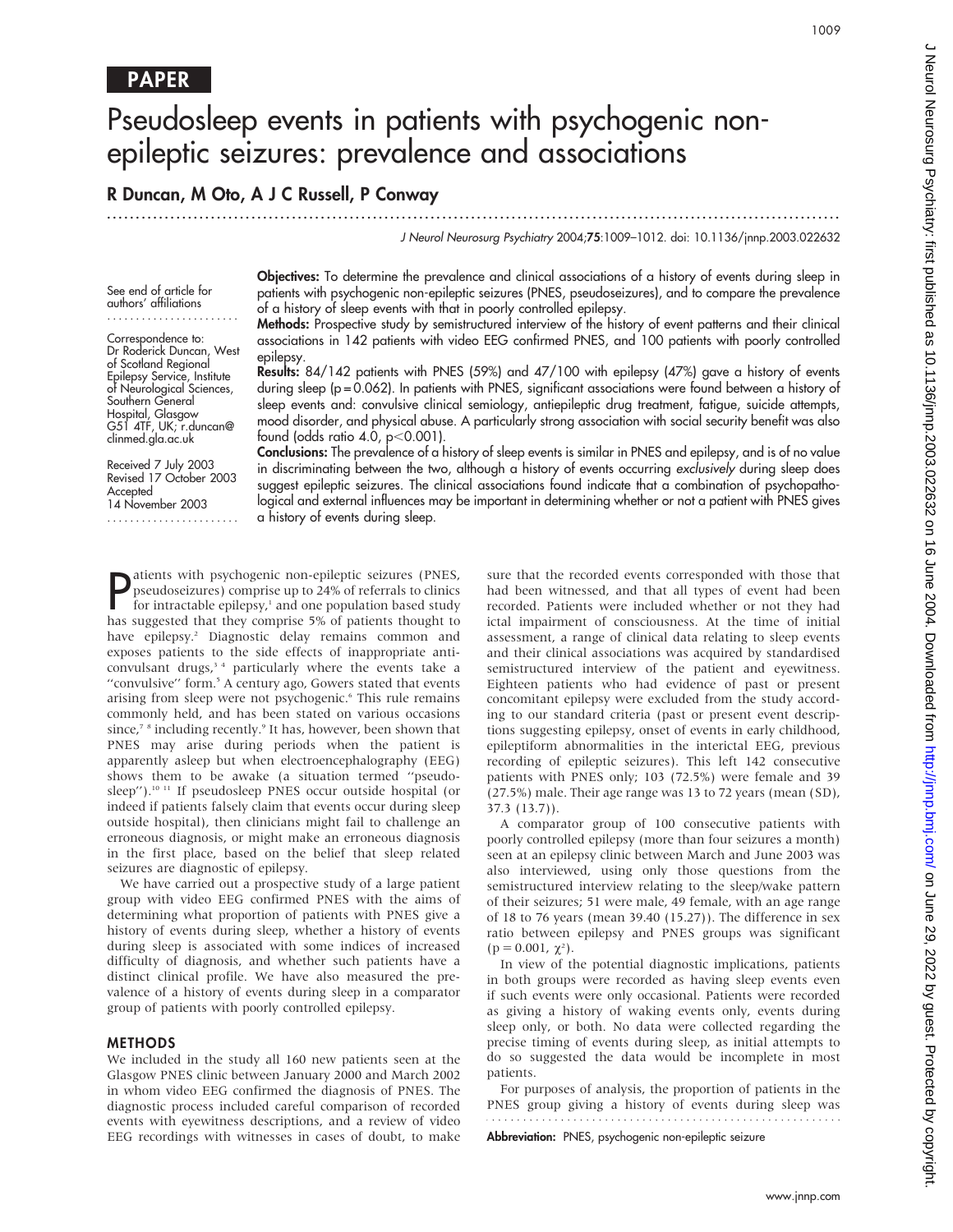compared with the proportion of patients in the epilepsy group giving a history of events during sleep. The PNES patients were divided into two groups—those reporting sleep events at the time of clinical assessment and those not reporting sleep events. These two PNES groups were then compared, and associations between a history of events during sleep and a number of other variables were tested (table 1) using Fisher's exact test or a  $\chi^2$  test where more than two categories were analysed (for example, the number of computed tomography (CT) scans was categorised as 0, 1, or more than 1). The difference between groups in time from onset of PNES to confirmed diagnosis was also tested as a continuous variable using the Mann–Whitney U test. As this was an exploratory study, and as the comparisons in table 1 were determined by previous hypothesis and were the only ones tested, correction for  $\alpha$ error was not applied.

### RESULTS

Screening of PNES data found 18 missing results, or 0.79% of entries. Ten of these were accounted for by two patients who had complied poorly with data acquisition. Additionally, in 16 patients it was not possible to determine the precise onset of PNES, so these were not included in analysis of diagnostic delay. Other than this, the maximum number of missing values was 3 in any category.

#### Prevalence of history of sleep events in patients with PNES v patients with epilepsy

A history of sleep events was given by 84 of 142 PNES patients (59.2%), and 47 of 100 patients with uncontrolled epilepsy (47.0%) ( $p = 0.062$ ,  $\chi^2$ ). In both groups, the proportion of sleep to wake events varied widely. One PNES patient had events occurring only during sleep, compared with 16 patients with uncontrolled epilepsy ( $p$ <0.001,  $\chi^2$ ). In all but two of the PNES patients, the history of events appearing to occur during sleep was confirmed by the eyewitness.

## PNES patients: comparison of those with and without a history of sleep events

Table 1 shows the variables analysed, the significance of the difference between groups, the odds ratio (where analysis was by  $2\times2$  table), and the 95% confidence intervals (CI). Two-tailed p values are quoted.

Patients with a history of events during sleep had a mean time from first event to diagnosis of 58.8 months, and without pseudosleep events, 54.5 months—a small difference that was not statistically significant. The number of tests carried out before the diagnosis was in general small. Overall, the number of EEGs ranged from 0 to 4, the number of sleep EEGs from 0 to 3, and the number of CT scans from 0 to 5. There were no significant differences between groups. Patients with a history of events during sleep were 1.8 times more likely to be on antiepileptic drugs at the time of presentation to the PNES clinic, but this difference failed to reach statistical significance. However, patients with a history of events during sleep were 2.8 times more likely to be on more than one antiepileptic drug (95% CI, 1.11 to 13.43;  $p = 0.023$ .

Event frequency was banded and analysed as a categorical variable and showed no differences between the two groups. Convulsive semiology was, however, 2.8 times more likely in patients with a history of events during sleep (95% CI, 1.34 to 5.97;  $p = 0.005$ ), and patients with a history of events during sleep were 4.0 times more likely to be claiming social security benefits (1.85 to 8.73;  $p<0.001$ ). Medically unexplained symptoms in general were not significantly more common in patients with a history of events during sleep, with the exception of fatigue (odds ratio 2.1 (95% CI, 1.46 to 4.21),  $p = 0.032$ ), and there was an increase in parasuicide (odds ratio 2.6 (1.07 to 6.27),  $p = 0.023$ ) and mood disorder (in most cases depression) (odds ratio 2.2 (1.09 to 2.19),  $p = 0.020$ ).

There was no significant association between a history of events during sleep and sexual or physical abuse (in the case of physical abuse, the association just failed to reach significance), or with other traumatic experiences, although

Table 1 Patients with psychogenic non-epileptic seizures: comparisons between those with and without a history of events during sleep

| <b>Hypothesis</b>                                                    | Variable                                                                                     | Degrees of freedom (df)<br>for $\chi^2$ unless stated | p Value | <b>Odds</b><br>ratio | 95% CI                  |
|----------------------------------------------------------------------|----------------------------------------------------------------------------------------------|-------------------------------------------------------|---------|----------------------|-------------------------|
| Pseudosleep PNES delay diagnosis<br>or make diagnosis more difficult | Time from onset of PNES to diagnosis<br>Number of interictal and sleep EEGs                  | $MWU = 1434.5/df = 112$                               | 0.495   | n/a                  | n/a                     |
|                                                                      | carried out prior to diagnosis<br>Number of CT scans carried out prior to                    | $df = 3$                                              | 0.439   | n/a                  | n/a                     |
|                                                                      | diagnosis                                                                                    | $df = 2$                                              | 0.266   | n/a                  | n/a                     |
|                                                                      | On antiepileptic drugs at time of presentation<br>On multiple antiepileptic drugs at time of | $df = 1$                                              | 0.093   | 1.8                  | 0.9 to 3.58             |
|                                                                      | presentation                                                                                 | $df = 1$                                              | 0.033   | 2.8                  | 1.11 to 13.43           |
| Pseudosleep events are associated<br>with severe PNES disorder       | Event frequency                                                                              | $df = 6$                                              | 0.362   | n/a                  | n/a                     |
|                                                                      | Event semiology (convulsive v other)                                                         | $df = 1$                                              | 0.006   | 2.8                  | 1.34 to 5.97            |
|                                                                      | Social security benefits                                                                     | $df = 1$                                              | < 0.001 | 4.0                  | 1.85 to 8.73            |
|                                                                      | Employment                                                                                   | $df = 1$                                              | 0.441   | 0.75                 | 0.37 to 1.55            |
|                                                                      | Fatigue                                                                                      | $df = 1$                                              | 0.032   | 2.1                  | 1.06 to 4.21            |
|                                                                      | Parasuicide                                                                                  | $df = 1$                                              | 0.030   | 2.6                  | 1.07 to 6.27            |
|                                                                      | Medically unexplained symptoms                                                               | $df = 1$                                              | 0.271   | 1.6                  | 0.69 to 3.80            |
|                                                                      | Mood disorder                                                                                | $df = 1$                                              | 0.026   | 2.2                  | 1.09 to 2.19            |
| Pseudosleep PNES are associated                                      | Sexual abuse                                                                                 |                                                       | 0.103   | 1.81                 | 0.88 to 3.68            |
| with sexual or physical abuse, or<br>other traumatic experience      | Physical abuse                                                                               | $df = 1$                                              | 0.052   | 2.14                 | 0.99 to 2.14            |
|                                                                      | Other traumatic experience                                                                   | $df = 1$                                              | 0.485   | 1.31                 | $0.62 \text{ to } 1.31$ |
| Pseudosleep PNES are associated                                      |                                                                                              |                                                       |         |                      |                         |
| with sleep disturbance                                               | Disturbed sleep pattern                                                                      | $df = 1$                                              | 0.166   | 1.74                 | 0.79 to 3.81            |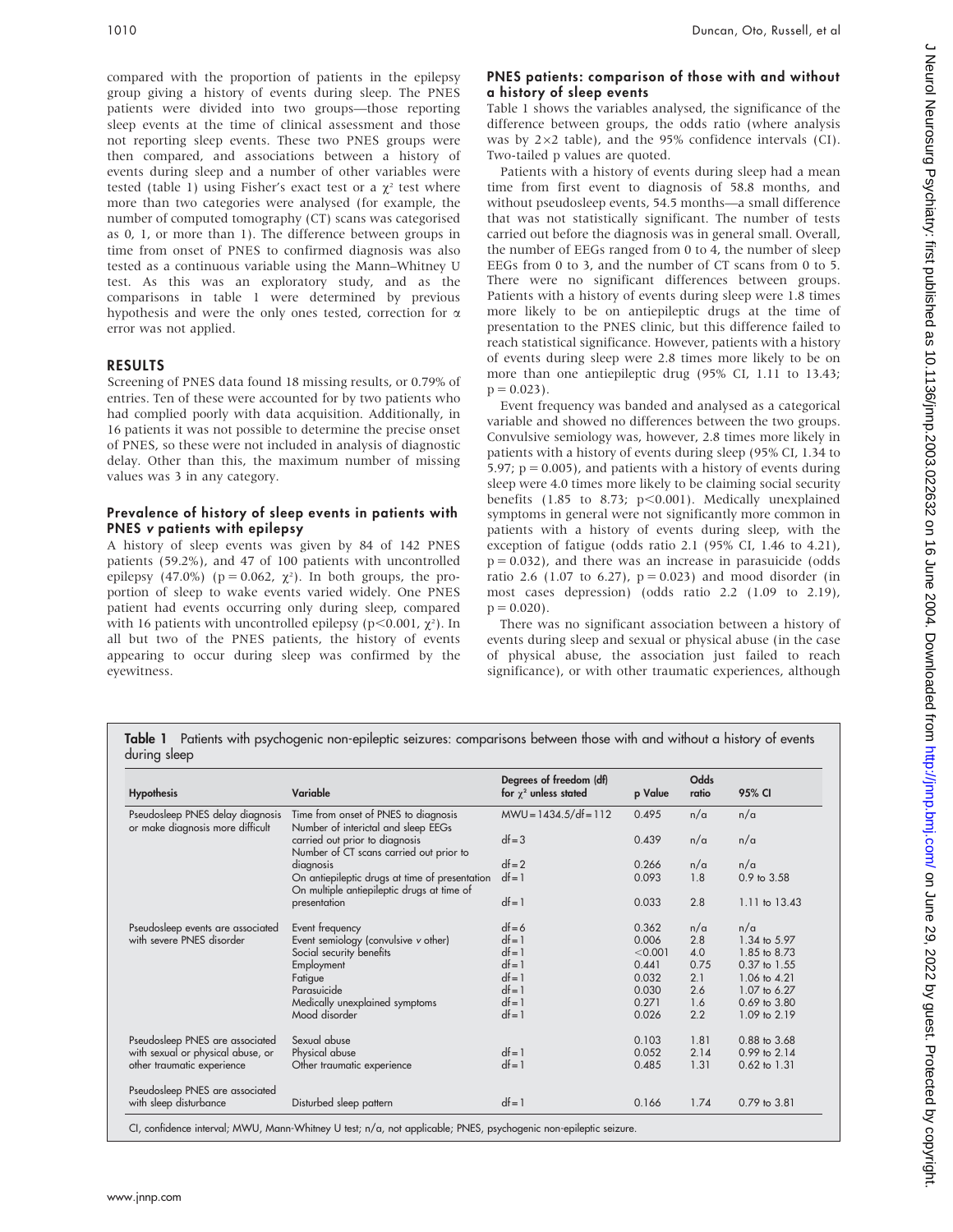the odds ratios did suggest a trend. There was no significant association between a history of events during sleep and sleep disturbance.

### **DISCUSSION**

Studies of PNES have found that between 10% and 60% of patients also have epilepsy, the majority being at the lower end of this range.<sup>12</sup> At 11.25%, our figure was consistent with this. Video EEG usually allows confident distinction between epileptic seizures and PNES on the basis of typical clinical features and EEG changes. Occasionally, seizures may pass with little or no EEG change, or more commonly with the EEG obscured by muscle artefact. This may pose a problem in distinguishing PNES from certain uncommon types of frontal seizure. There are various clinical factors that can distinguish the two (notably duration),<sup>13-14</sup> and these factors were borne in mind during this study. Additionally, patients were excluded from the study if they had any evidence of epilepsy in the shape of interictal epileptic discharges or events during childhood.

In series of patients admitted for video EEG, Benbadis et al recorded pseudosleep PNES in 10 of 18 patients, or 55%.<sup>10</sup> Thacker et al found 12 of 103 patients with pseudosleep PNES, or 11.5%.<sup>11</sup> Benbadis' population was relatively small, so comparison with our series may not be valid. Our figure was much higher than that of Thacker et al, particularly as they only studied patients with ''convulsive'' PNES; in our series, a history of events during sleep was mainly given by PNES patients with ''convulsive'' semiology. Our results suggest that a significant and greater than hitherto suspected proportion of patients with PNES may give a history of events during sleep at the time of clinical assessment. A history of events occurring exclusively during sleep may have some discriminative value between epileptic seizures and PNES, but a history of both sleep and waking events had no discriminative value at all in our sample.

At 58% overall, the proportion of PNES patients in our study who gave a history of events during sleep was surprisingly high. The doctor carrying out the interviews was experienced in the field, and care was taken to avoid leading questioning as far as possible. A major effect of leading questioning seems unlikely, given that patient accounts were confirmed by an eyewitness account of events arising during what appeared to be sleep in all but two cases. Care was also taken to be clear that clinical descriptions of sleep events were compatible with the patient's wake events and, at a later stage, that they were clinically compatible with events recorded during video EEG monitoring. We are therefore confident that our figure of 58% represents an accurate measurement in our sample.

The strong association we found between a history of events during sleep and social security benefits may be relevant. A purely mechanistic effect (that is, that patients giving a history of sleep events are simply more likely to be awarded benefit) would explain the association between the two, but would not explain the high prevalence of a history of events during sleep itself. However, epilepsy benefit forms in the United Kingdom have separate questions about nighttime events; this may have a suggestive effect in that the forms advise patients of the possibility of events during sleep and may suggest to patients (or their relatives) that having both daytime and night-time events indicates more severe disability. The associations we found between a history of events during sleep and simple measures of psychopathology (mood disorder, parasuicide) suggest that if this is so then the mechanism is unlikely to be simple malingering, and that factors other than benefits may also be at work. In any event, malingering is not considered a usual aetiological factor for PNES, though hard data are lacking,<sup>1 5 10 11 15-17</sup> This view is

supported by a recent study of PNES,<sup>18</sup> which showed that in a minority of patients, events began, if not straight from sleep, then almost immediately on arousal.

Not all studies agree that features commonly thought to indicate epilepsy rather than PNES are associated with a delay in diagnosis of PNES.19 20 We found no association between a history of events during sleep and a long time to diagnosis in patients with PNES. Our data do suggest that a history of events during sleep may encourage prescription of antiepileptic drugs, possibly because it reduces doctors' confidence in making a diagnosis of ''no epilepsy,'' even if the diagnosis of PNES is already suspected.

We considered the possibility that a history of events during sleep in patients with PNES was simply a reflection of the severity or frequency of the PNES themselves, of the degree of associated disability, or of associated psychopathology. As this was part of a wider but more basic study, we chose a limited range of simple indices. We found a strong association with convulsive semiology, but no relation with event frequency when the data were analysed categorically. We did find associations with a history of parasuicide and mood disorder, which might suggest a relation with psychopathology that merits further investigation. In none of our patients who complained of fatigue was there a known medical explanation. Medically unexplained symptoms were common in our patients, at 51% overall, but there was no significant association with a history of events during sleep.

Benbadis et al found an association between pseudosleep PNES recorded on video EEG and a history of sexual abuse, though their numbers were small and the association did not reach statistical significance.10 Our own data also suggested a trend without reaching statistical significance: almost twice as many patients with a history of events during sleep admitted sexual abuse, with roughly similar figures for physical abuse (the coincidence of the two was common in our sample). Our data give no clear support for the hypothesis suggested by Fakhoury et al,<sup>21</sup> that sleep PNES are associated with disturbance of sleep pattern, though again there was a trend. In a recent publication, $22$  a disturbance of sleep structure in patients with PNES was noted, but there was no comparison of patients with or without histories of events during sleep.

Recording PNES on video EEG usually allows a definitive diagnosis, and our data suggest that there should be greater readiness to use this technique at an earlier stage. During clinical assessment, certain features of the history may direct the clinician to consider the diagnosis of either PNES or epilepsy. Some features traditionally regarded as indicative of epilepsy—such as incontinence of urine and injuries (with the exception of burns)—do not in fact distinguish between epilepsy and PNES.<sup>5 23-26</sup> A history from the patient or eyewitness of events during sleep may similarly misdirect the clinician, particularly a non-specialist, away from considering the diagnosis of PNES. It would perhaps be prudent to restate Gowers' ''rule'' as follows: ''Pychogenic events do not arise from sleep, but may seem or be reported to do so.''

#### Authors' affiliations .....................

R Duncan, M Oto, A J C Russell, P Conway, West of Scotland Regional Epilepsy Service, Institute of Neurological Sciences, Southern General Hospital, Glasgow, UK

Competing interests: none declared

#### REFERENCES

- Francis P, Baker GA. Non-epileptic attack disorder (NEAD): a comprehensive review. Seizure 1999;8:53–61.
- 2 Sigurdardottir KR, Olafsson E. Incidence of psychogenic seizures in adults: a population based study in Iceland. Epilepsia 1998;39:749–52.